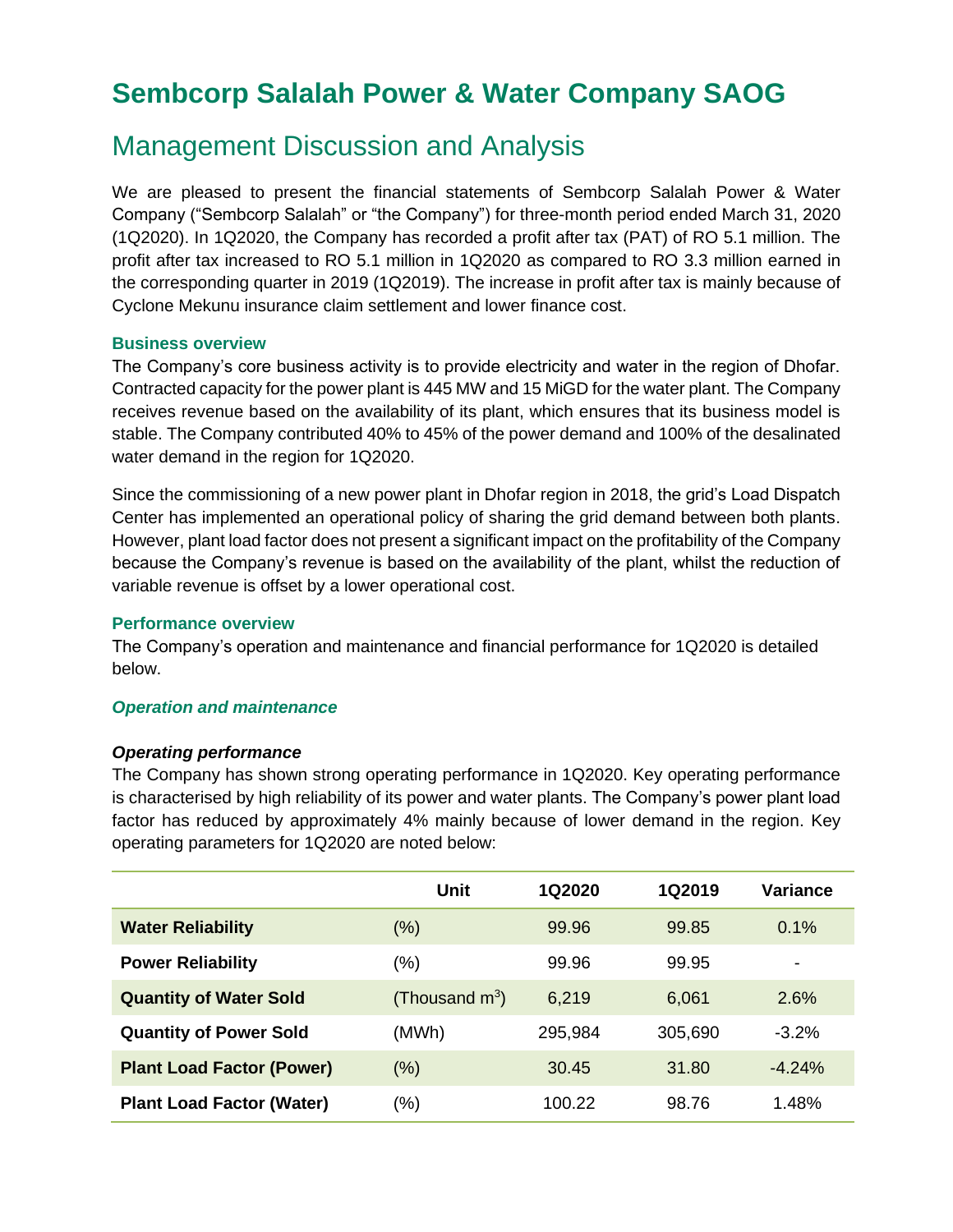# *Maintenance*

The Company continues to diligently and proactively perform maintenance of the plant to improve plant operation, efficiency and its sustainability. During 1Q2020, the Company completed major inspection of steam turbine, combustion inspection of one gas turbine as well as power and water plant DCS upgrade.

# *Financial performance*

Key financial performance indicators are shown below:



# *1Q2020 Profit after tax*

Profit after tax has increased from RO 3.3 million in 1Q2019 to RO 5.1 million in 1Q2020. The significant variances are shown in the following waterfall chart.



A brief analysis and characteristics of the major components of the profit or loss is presented below: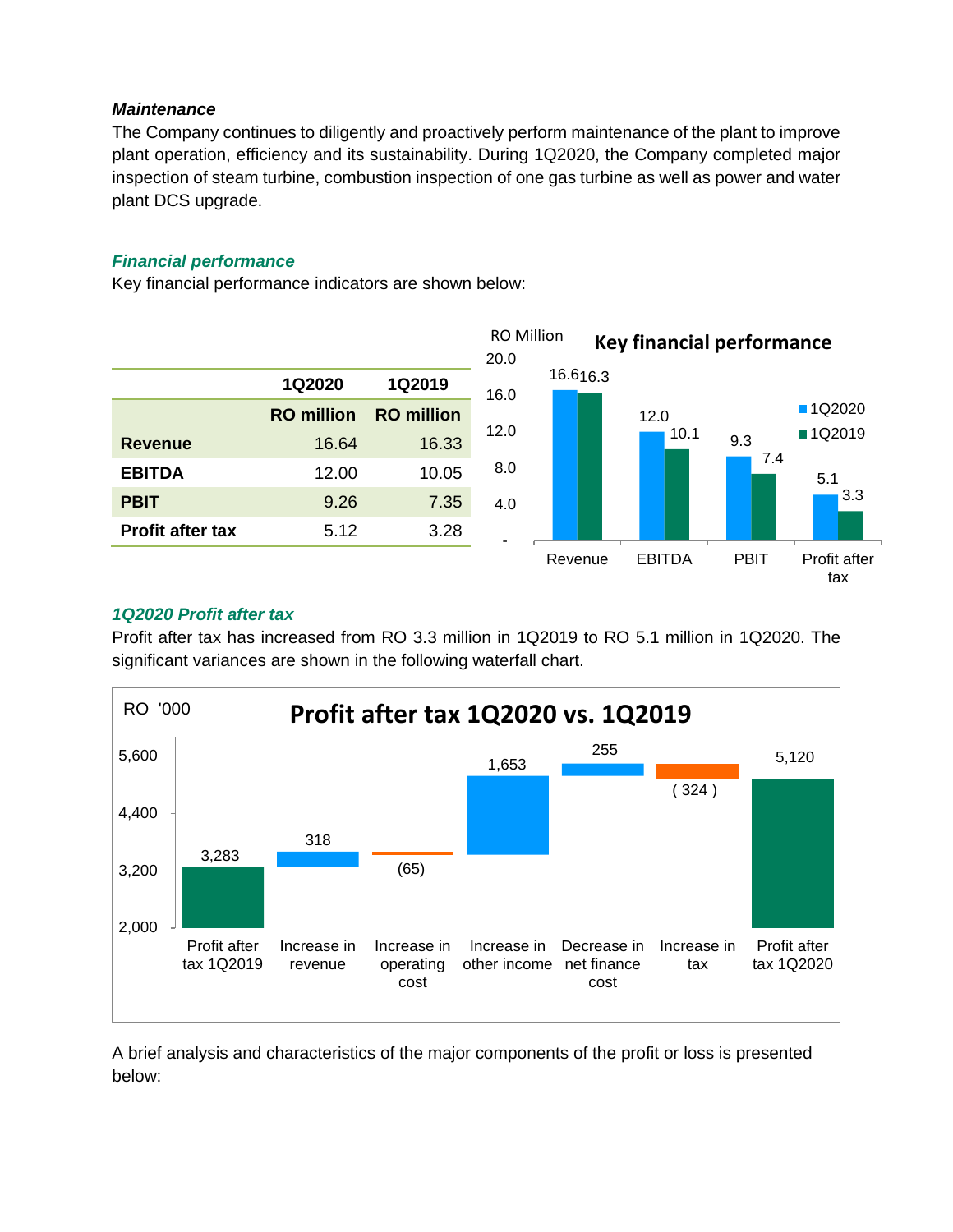#### *Revenue*

Power contributed 53% (excluding fuel charge), water 25% and fuel charge 22% to the total revenue. Fuel charge revenue is a pass through and is calculated based on consumption of natural gas as computed by the plant's contractual Fuel Demand Model. 1Q2020 revenue increased by 2% compared to the corresponding period last year mainly because of higher power plant reliability and leap year impact.

# 53% 25% 22% **Power** Water ■ Fuel charge **Revenue Breakown 1Q2020**

# *Cost of sales*

Cost of sales mainly comprises depreciation of property, plant and equipment, fuel cost and operations & maintenance (O&M) cost. Cost of sales marginally increased by 1% compared to the same period in 2019, mainly due to the increase in fuel cost.



#### *Other income*

Other income in 1Q2020 is mainly from settlement of Insurance claim in compensation of business interruption and property damage loss arising from Cyclone Mekunu in 2018.

#### *Net finance cost*

Net finance cost decreased in 1Q2020 compared to 1Q2019 due to the scheduled repayment of part of the term loan in line with the financing documents.

#### *Income tax expense*

Income tax expenses increased mainly due to increase in profit for 1Q2020 as compared to the corresponding period last year.